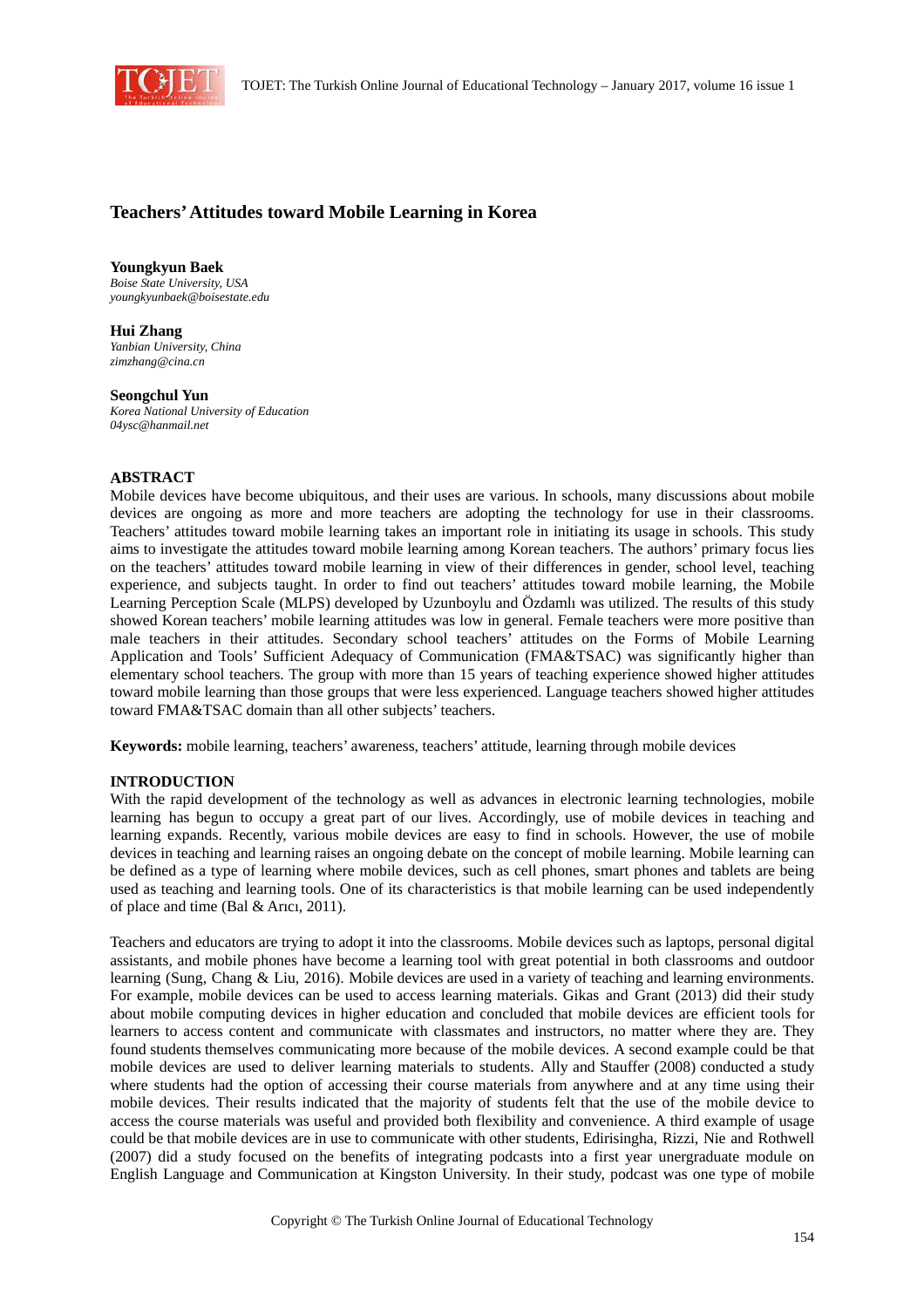

device through which students could gain experience of peers conveyed in online discussions.

As in other instructional media, teachers play an important role in mobile learning. Teachers can be a presenter, moderator, and/or consultant. In order to respond to the learners' changed role and responsibility toward their own learning, the role of the teacher as a consultant cannot be emphasized too much. In this role, teachers need to be able to identify the learners' interests, relate these interests to topic related learning goals, and offer opportunities to reach these goals that are related to the specific conditions of a learner. As mobile technology is about to be used more widely, teachers' attitudes toward mobile devices could be a driving factor to facilitate their use in schools. However, in order to make mobile learning happen on a large scale we need to revisit and address how many teachers are trying to perform their primary role as a consultant.

This study's aims are to determine teachers' attitudes toward mobile devices and to find out whether their attitudes toward mobile learning differs or not in terms of their gender, school level, teaching experience and subjects they are teaching. This study will provide answers to the following questions.

- What are the attitudes toward mobile learning among Korean teachers?
- Do their attitudes toward mobile learning differ significantly according to their gender?
- Do their attitudes toward mobile learning differ significantly according to the school levels they are teaching at?
- Do their attitudes toward mobile learning differ significantly according to their levels of teaching experience?
- Do their attitudes toward mobile learning differ significantly according to their school levels?

#### **REVIEW OF PREVIOUS STUDIES**

There have been studies on teachers' attitudes toward mobile learning in many countries. In Turkey, Serin (2012) analyzed mobile learning attitudes and mobile learning levels of the prospective teachers at a university in the Turkish Republic of Northern Cyprus according to their departments and gender. The study showed no significant difference according to the respondents' department and gender. They, prospective teachers, were less positive towards mobile learning. In another study, Nawi et al. (2015) investigated the attitudes of the religious teachers' readiness to use mobile phones in their classrooms. They investigated the types of handset used, the use of mobile applications, mobile learning activities, and the acceptance of mobile phones in teaching and learning. According to this study, the religious teachers were exposed to learning activities using mobile phones and had positive attitudes toward the use of mobile phones as learning tools. The positive attitude toward mobile learning was reported also by Güleroğlu's (2015). In this study, student teachers showed positive opinions on game based learning and on the integration of educational mobile games into teaching. Student teachers, as this study revealed, expressed willingness to integrate mobile games in their future profession. According to the researcher, this willingness is reported as a result of the main enablers which were the benefits of using or creating a game, the game being accessible and easy to use, teacher's personal interest and game based learning knowledge of teacher. However, an unprepared learning environment and technology, absence of teachers' qualifications and negative beliefs toward technology, content inappropriateness for game implementation, and factors inhibiting mobile game design and development process were noted as the barriers to the mobile learning implementation. These three studies performed in Turkey inform us that there are positive attitudes toward mobile learning and student teachers are willing to use it in teaching and learning on the premise that it is easy and fun to use mobile devices in the classrooms. However, there are a lot of barriers as mentioned above. Student teachers' attitudes were not different depending on their gender and major which can be interpreted as their major subjects.

In Malaysia, Ismail, Bokhare, Azizan & Azman (2013) performed a case study on Malaysian teachers' mobile phone acceptance and readiness. They found that the acceptance among respondents in terms of awareness and motivation to use technology in education, training and courses related to technology applied in the classrooms, the design of content for their training, technological support and facilities was high. But their readiness to use the technology was found to be at a considerably low level. However, there was a significant positive correlation between teachers' readiness for mobile learning with their awareness and motivation to use technology in education. They concluded that teachers' readiness for mobile learning would most likely increase if their awareness and motivation to use technology was also increasing. In another study on mobile learning, Pullen, J-F, Swabey, Abadooz, & Ranjit Sing (2015) performed a study on student teachers' acceptance and use of mobile learning in Malaysia. They found that performance expectancy, effort expectancy, social influence, attitude toward technology and self-efficiency are all significant determinants of behavioral intentions to use mobile devices for learning. What these two studies performed in Malaysia informed us that most of the teachers' acceptance toward mobile learning is at a high level, which means that they think mobile learning has many advantages for their teaching. However, their readiness to use mobile devices is considerably low. The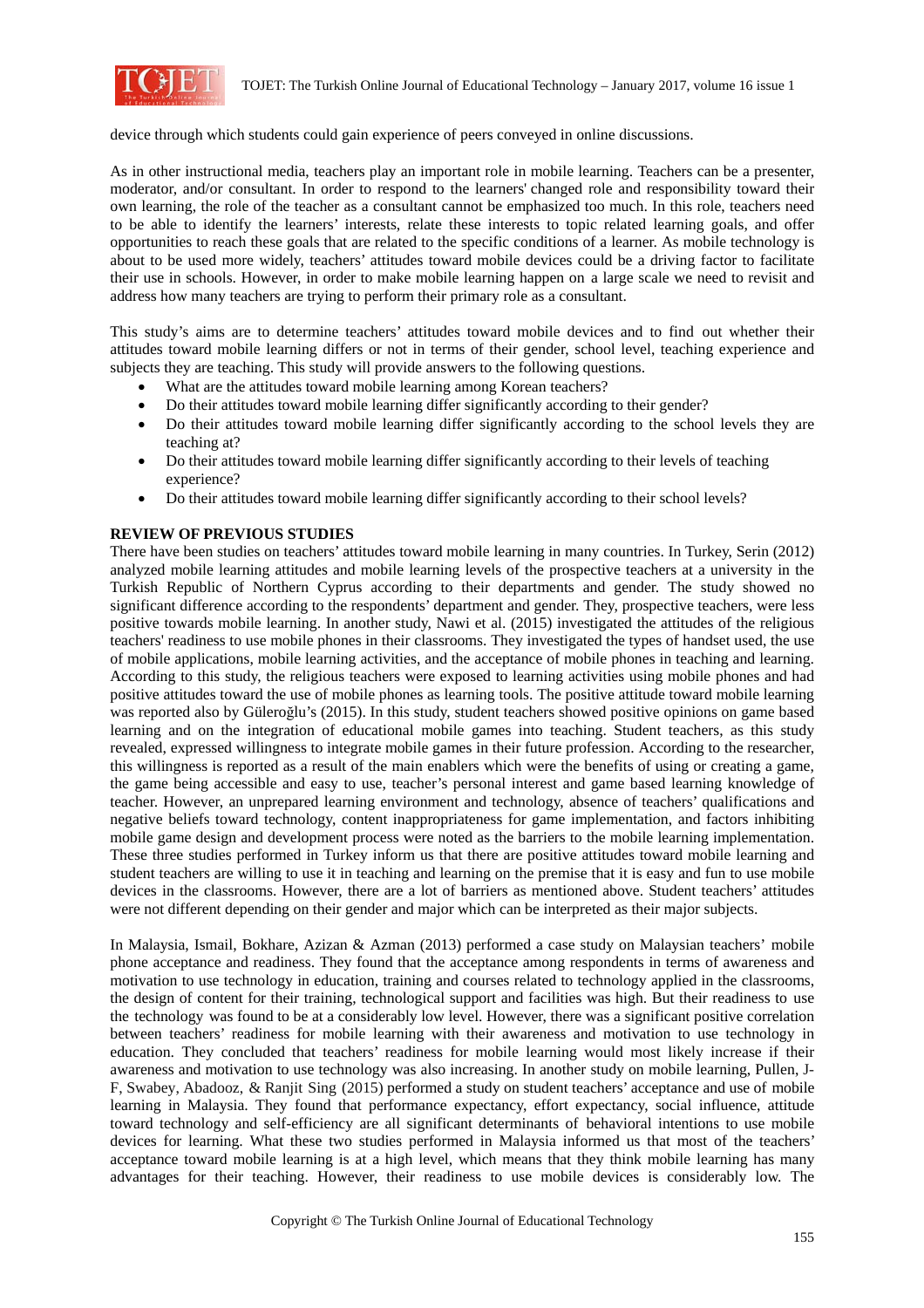

behavioral intentions of student teachers are very important, because their thinking and attitude can significantly affect teaching and learning.

A study on mobile learning was performed by Domingo & Garganté (2016) in Spain. They discussed a question which was what is the impact on learning that teachers perceive when mobile technology was used in their classrooms. The analysis showed that specific items that get higher scores deal with issues such as encouraging learner interest for learning content, promoting new ways of knowledge building, and improving information searching skills. Conversely, items with lower scores were fostering collaborative learning among students, encouraging work in team-based learning and promoting decision making processes among learners. It concluded that using mobile learning in classrooms had been seen by teachers mainly as a way to facilitate access to information, to provide new ways to learn, and to increase engagement in learning. By contrast, collaborative learning is the least appreciated learning impact.

In a study performed in the United States, Goad (2012) applied a Mann-Whitney U test to find no significant differences between STEM teachers and teachers of other disciplines in their attitudes to the importance of using technology in the classroom. However, a t-test showed STEM teachers rated themselves at a significantly higher skill level in their ability to design and access lessons using technology than the teachers of other disciplines. A significant and positive relationship was found that as the level of technology use increased the teacher's ability to design and access lessons improved. This study implies that technology skills precede mobile learning implementation. In the study of O'Bannon & Thomas (2014), they focused on teachers' age as it affects their attitudes on using mobile phones. They found that there were no significant differences for the teachers who were less than 32 years old and the ones who were 33–49 years old; however, they both significantly differed from those over 50 in mobile phone ownership and support for the use of mobile phones in the classroom as well as in their attitudes regarding the useful mobile features for school related work and instructional barriers. In each instance, the older teachers were less likely to own smartphones, were less supportive of the usage of mobile phones in the classroom, were less enthusiastic about the features, and found the barriers to be more problematic. Hur, Wang, Kale & Cullen (2015) did research which addressed how student teachers perceive mobile device integration in classrooms. The results showed that 72.5% of variances in student teachers' intention to use mobile devices were explained by perceived usefulness and self-efficacy for technology integration jointly, where perceived usefulness was the strongest predictor. The findings also demonstrated that constructivist beliefs and perceived ease of use indirectly influenced student teachers' intention to use mobile devices for teaching. The results of Hur & Bannon (2013) indicated that a majority of student teachers considered integration of a mobile device very useful for students, and they were willing to use them for teaching. However, they had concerns about classroom management issues, and a lack of skills hindered them from using the tool in classrooms. The above four studies performed in the United States inform us that teachers who are skillful with technology implement mobile learning in the classroom well. The group of teachers who are over 50 years of age experience difficulties and are less likely to utilize mobile devices in their class. Student teachers consider mobile devices highly useful yet they are not confident in managing their class with the use of mobile tools.

## **METHOD**

### **Participant**

The participants in this study consisted of 140 teachers at elementary and secondary schools in South Korea. They were invited to participate in this study while they were attending teacher training programs at several universities in Korea. Table 1 shows the demographic characteristics of these participants. Of these teachers, there were 64 (45.7%) males and 76 (54.3%) females. Elementary school teachers were 71 (50.7%), Secondary school (Middle school & High school) teachers were 69 (49.3%). Their teaching experience ranged from 2 to 34 years. They were divided into three groups so that each group could have a quite comparable number of teachers. Thus, teachers with less than 9 years' teaching experience were 51 (36.4%), teachers with teaching experience between 9 and 15 years were 47 (33.6%), and teachers with teaching experience with more than 15 years were 42 (30.0%), As to their subjects, there were 32 (22.9%) teachers in language arts, 42 (30%) teachers in science and 42 (30%) teachers are teaching all subjects. They are mostly elementary school teachers.

|              | Independent variables |    | $\%$ |
|--------------|-----------------------|----|------|
| Gender       | Male                  | 64 | 45.7 |
|              | Female                | 76 | 54.3 |
| School Level | Elementary            |    | 50.7 |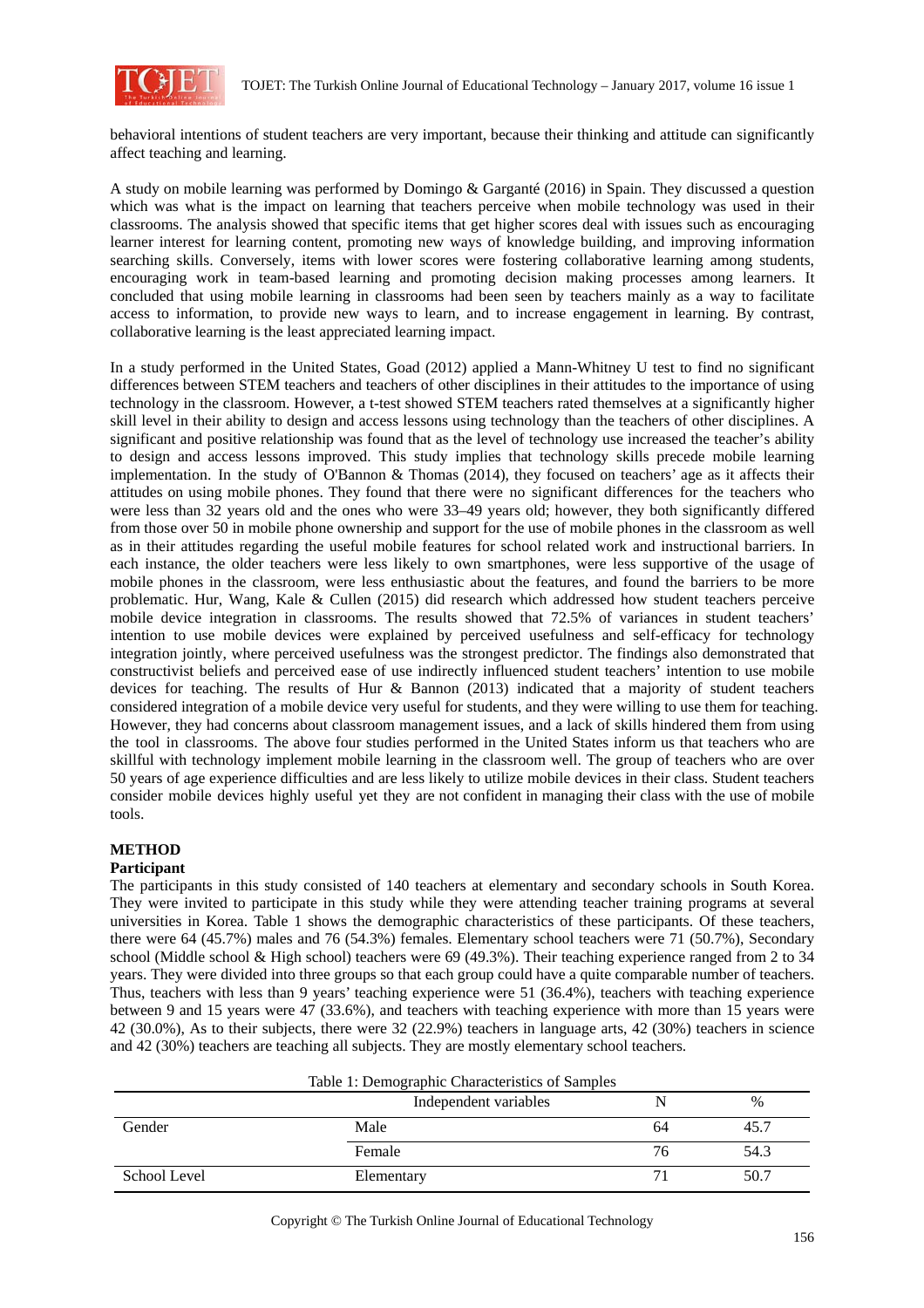

|                            | Secondary              | 69 | 49.3 |
|----------------------------|------------------------|----|------|
| <b>Teaching Experience</b> | Less than 9 years      | 51 | 36.4 |
|                            | Between 9 and 15 years | 47 | 33.6 |
|                            | More than 15 years     | 42 | 30.0 |
| Subject                    | Language               | 32 | 22.9 |
|                            | Science                | 42 | 30.0 |
|                            | All                    | 42 | 30.0 |

#### **Questionnaire**

The Mobile Learning Perception Scale (MLPS) developed by Uzunboylu and Özdamlı (2011) was used in this study. It includes three dimensions seeking teachers' feedback on three facets of mobile learning. They are 'Aim-Mobile Technologies Fit (A-MTF)', 'Appropriateness of Branch (AB)', and 'Forms of Mobile Learning Application and Tools' Sufficient Adequacy of Communication (FMA and TSAC)'. The first dimension, A-MTF, has eight items (1, 2, 5, 8, 11, 13, 20, and 23). The second dimension, AB, has nine items (4, 9, 10, 14, 15, 17, 18, 21, and 24), the third dimension, FMA and TSAC, has nine items (3, 6, 7, 12, 16, 19, 22, 25, and 26). Thus, the Mobile Learning Perception Scale with 26 items was applied to the participants in this study.

The dimension of 'A-MTF (Aim-Mobile Technologies Fit)' contains statements describing the appropriateness of mobile learning goals to the goals of learning activities such as 'Mobile learning systems increase the quality of lessons', 'Mobile learning tools remove the limitation of time and space' and 'Utilization of mobile learning technologies increases students' motivation'. The dimension of 'AB (Appropriateness of Branch)' contains statements about the appropriateness of mobile learning to teaching such as 'Mobile learning applications are reliable for personal use', 'I would like to supplement my classes in future with mobile learning method' and 'Mobile learning applications are convenient to share my specialized knowledge with my colleagues'. The authors renamed this dimension as 'Appropriate of Mobile Devices to Teaching (AMDT) because the AMDT is better understandable to readers. In the dimension of 'FMA and TSAC (Forms of Mobile Learning Application and Tools' Sufficient Adequacy of Communication)', it contains statements about the position of mobile learning in education and the sufficient merits of the applications of mobile learning for the purpose of communication such as 'Mobile learning applications can be utilized as a supplement of traditional education' and 'teacherstudent communication can be established by means of mobile learning tools'.

Cronbach's alpha (a) value of this scale was 0.970; half-split reliability of the scale was .932. In detail, for the 'A-MTF' dimension, Cronbach's alpha (a) value was calculated as 0.894, half-split reliability was 0.881. For the 'AMDT' dimension, Cronbach's alpha (a) value was measured as 0.940, and half-split reliability was .915. Finally, for 'FMA and TSAC' dimension, Cronbach's alpha (a) value was calculated as .944, and half-split reliability was 0.942. The closer the reliability coefficient value gets to 1.0, the higher the reliability becomes. Thus, the internal consistency reliability of the scale used in this study can be considered as good (Uzunboylu & Özdamlı, 2011). As per the validity of the questionnaire, the Kaiser-Meyer-Olkin (KMO) was over .90 ( $p > .60$ ), so the appropriation of data to the factor analysis was considered as the best. Approximately X2 value for BTS (Barlett's Test of Sphericity) was found  $10163.312$  ( $p < .001$ ) for the study. The total variance obtained by three factors was estimated as 66.950% which is at the acceptable border. Besides, the interaction among all dimensions is strong (Uzunboylu & Özdamlı, 2011). Thus, it turned out reliable and valid as a scale in this study.

#### **Analysis of Data**

A T-test procedure was used to compare the means of male and female teachers' attitudes. Also a t-test was applied to test the teachers' attitudes according to their school levels. The ANOVA procedure of SPSS was adopted to analyze the differences among teaching experience levels and subjects. Tukey's HSD post hoc analysis was performed to locate the specific group differences in the teachers' attitudes.

#### **RESULTS**

#### *Attitudes levels of Korean teachers*

The first research question was "What are the attitudes toward mobile learning among Korean teachers?" A descriptive analysis was done as in Table 2 to answer this question.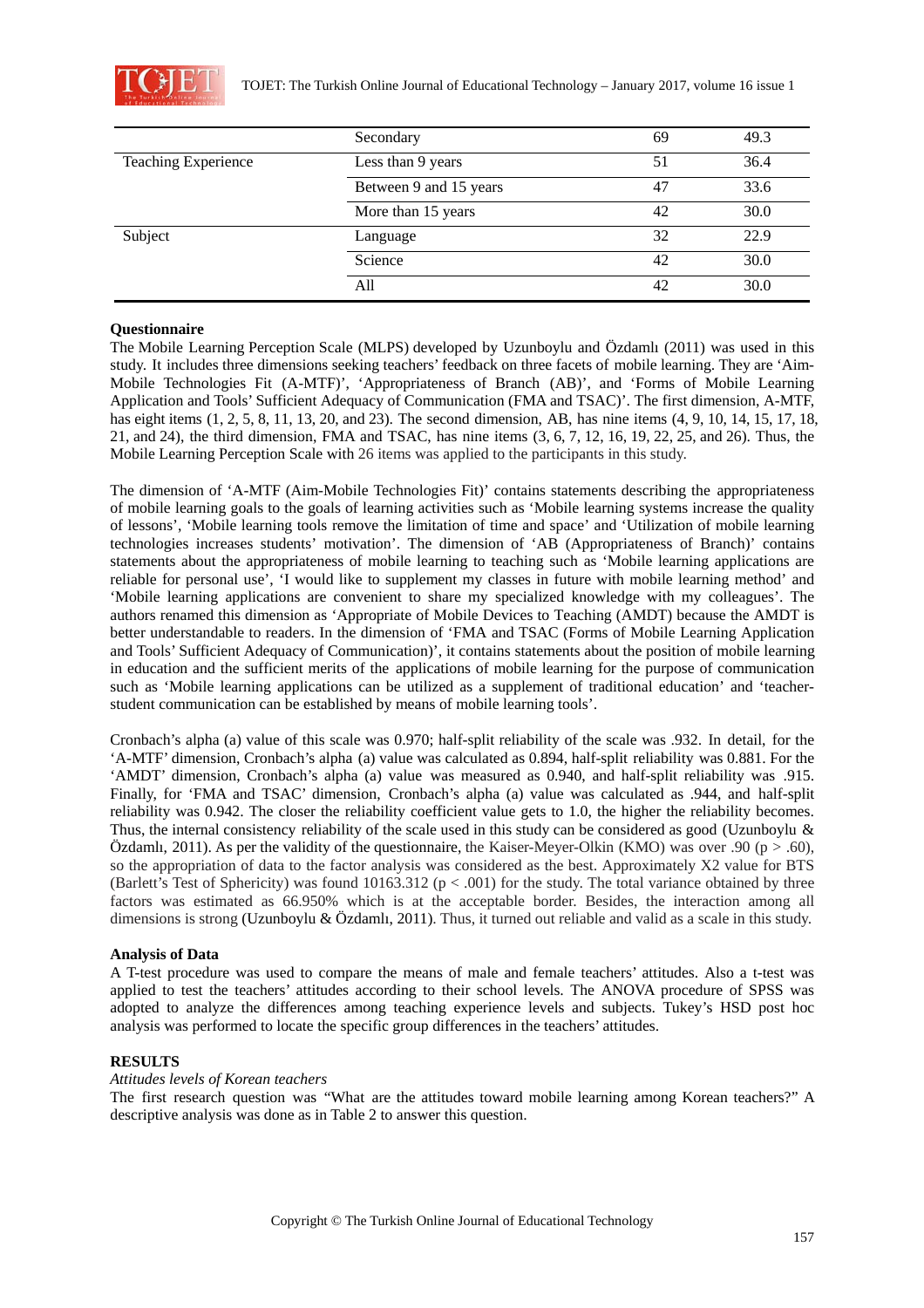

|                        |     |       | c<br>.         |
|------------------------|-----|-------|----------------|
|                        |     | Mean  | Std. Deviation |
| A MTF                  |     | 17.11 | 4.12           |
| <b>AMDT</b>            | 140 | 20.60 | 4.29           |
| FMA TSAC               |     | 21.63 | 4.59           |
| <b>Total Attitudes</b> |     | 60.34 | 10.28          |

Table 2: Descriptive Statistics on Teachers' Mobile Learning Attitudes

In Table 2, the mean of FMA&TSAC dimension is the highest, A-MTF is the lowest, which denotes teachers' attitudes toward forms of mobile learning application and tools' with sufficient adequacy of communication are higher than the appropriateness of mobile learning to teaching. From the above table, the appropriateness of mobile learning goals to the goals of learning activities are the lowest. Each item value ranges from 1 to 5. So A-MTF (8 items) dimension can range from 8 to 40 in its value, resulting in the median score of 24. AMDT (9 items) dimension can have a value from 9 to 45. This is the same with FMA & TSAC (9 items) dimension. These two dimension's median is 27. The means of all three dimensions in Table 2 are below the median. Thus, teachers' mobile learning attitudes can be said as "low" in general.

### **Difference by gender**

The second research question was "Do their attitudes toward mobile learning differ significantly according to their gender?" To answer this question, a t-test procedure was applied. The result is presented in Table 3.

|                        | Male  | $(n=64)$ | Female | $(n=76)$  | Mean       |         | Sig.       |
|------------------------|-------|----------|--------|-----------|------------|---------|------------|
|                        | Mean  | SD       | Mean   | <b>SD</b> | Difference |         | (2-tailed) |
| A-MTF                  | 15.33 | 3.87     | 18.62  | 3.73      | $-3.29$    | $-5.11$ | .000       |
| <b>AMDT</b>            | 19.70 | 3.53     | 23.20  | 4.24      | $-3.49$    | $-5.24$ | .000       |
| <b>FMA&amp;TSAC</b>    | 19.27 | 3.92     | 23.62  | 4.18      | $-4.35$    | $-6.31$ | .000       |
| <b>Total Attitudes</b> | 54.30 | 8.46     | 65.43  | 8.85      | $-11.14$   | $-7.57$ | .000       |
|                        |       |          |        |           |            |         |            |

| Table 3: T-test for the Gender Difference on Mobile Learning Attitudes |  |
|------------------------------------------------------------------------|--|
|------------------------------------------------------------------------|--|

Notes.  $df = 138$ 

As seen in Table 3, male and female teachers are different in attitudes toward mobile learning in three dimensions of "Aim-Mobile Technologies Fit", "Appropriateness of Mobile Devices to Teaching" and "Forms of Mobile Learning Application and Tools' Sufficient Adequacy of Communication". Female teachers show higher attitudes than male teachers in all three domains. Especially in the dimension of 'Forms of Mobile Learning Application and Tools' Sufficient Adequacy of Communication', the biggest difference exists (Mean Difference=-4.35). In sum, female teachers' attitudes are higher than male teachers. These differences are all significant statistically.

### **Difference by School Level**

The third research question was "Do their attitudes toward mobile learning differ significantly according to the school levels they are teaching at?" To answer this question, t-test procedure was applied. The result is presented in Table 4.

Table 4: T-test for the School Level Difference on Mobile Learning Attitudes

|                        | School level           |       |       |                       |            |         |            |
|------------------------|------------------------|-------|-------|-----------------------|------------|---------|------------|
|                        | $(n=71)$<br>Elementary |       |       | $(n=69)$<br>Secondary |            |         | Sig.       |
|                        | Mean                   | SD    | Mean  | <b>SD</b>             | Difference |         | (2-tailed) |
| A-MTF                  | 16.92                  | 3.97  | 17.32 | 4.29                  | $-.40$     | $-.58$  | .565       |
| <b>AMDT</b>            | 21.94                  | 4.53  | 21.25 | 4.03                  | .70        | .96     | .338       |
| <b>FMA&amp;TSAC</b>    | 20.14                  | 4.61  | 23.16 | 4.07                  | $-3.02$    | $-4.10$ | .000       |
| <b>Total Attitudes</b> | 59.00                  | 10.11 | 61.72 | 10.35                 | $-2.72$    | $-1.58$ | .117       |

Notes.  $df = 138$ 

As seen in Table 4, elementary school teachers and secondary school teachers are not so much different in attitudes on dimensions of "Aim-Mobile Technologies Fit" and "Appropriateness of Mobile Devices to Teaching". But two groups show a difference in the dimension of "Forms of Mobile Learning Application and Tools' Sufficient Adequacy of Communication". This difference is significant statistically ( $p < .001$ ). Thus, it can be said that secondary school teachers' attitudes on forms of mobile learning application and tools' sufficient adequacy of communication is significantly higher than elementary school teachers. The mean difference is 4.10.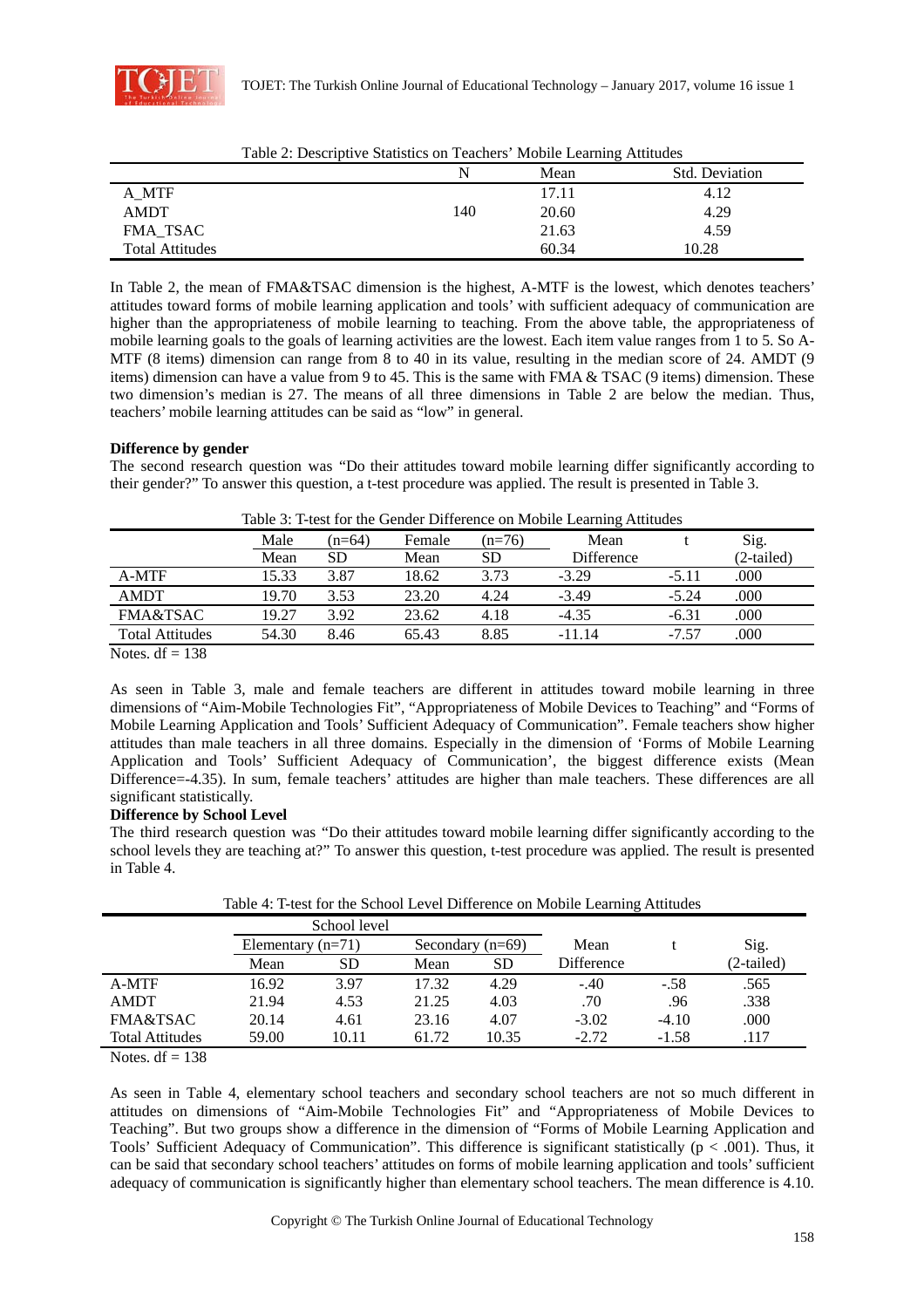

In the total attitudes, secondary teachers are higher than elementary teachers. But this difference is not significant. So secondary teachers are likely to put more focus on the forms of mobile learning application and tools' sufficient adequacy of communication than elementary teachers.

### **Difference by Teaching Experience**

The fourth research question was "Do their attitudes toward mobile learning differ significantly according to their levels of teaching experience?" To answer this question, an ANOVA procedure was applied. The result is presented in Table 5.

|                        |       | $-9(n=51)$ |       | $9-15$ (n=47) | $> 15(n=42)$ |      |  |
|------------------------|-------|------------|-------|---------------|--------------|------|--|
|                        | Mean  | <b>SD</b>  | Mean  | SD            | Mean         | SD   |  |
| A-MTF                  | 17.12 | 3.58       | 15.85 | 4.60          | 18.52        | 3.79 |  |
| <b>AMDT</b>            | 20.14 | 3.16       | 21.77 | 4.45          | 23.19        | 4.76 |  |
| FMA&TSAC               | 21.96 | 3.90       | 20.04 | 4.91          | 23.00        | 4.58 |  |
| <b>Total Attitudes</b> | 59.22 | 8.57       | 57.66 | 11.30         | 64.71        | 9.81 |  |

Table 5: Means and Standard Deviations of Mobile Learning Attitudes by Experience Level

As seen in Table 5, the teachers with more than 15 years of teaching experience show higher attitudes than two other groups of teaching experience. The table shows that the teachers with less than 9 years' of teaching experience are more positive in the attitudes on forms of mobile learning application and tools' sufficient adequacy of communication, the teachers with 9 to 15 years' of teaching experience are higher in the attitudes on appropriateness of mobile devices to their teaching, and the teachers with more than 15 years' of teaching experience are lowest in the attitudes of aim-mobile technologies. One-way ANOVA was conducted to test the differences shown in Table 5. The result of one-way ANOVA was presented in Table 6. All differences among groups are statistically significant.

Table 6: ANOVA for Mobile Learning Attitudes by Experience Level

|                     |                       | Sum of Squares | df             | Mean Square | F     | Sig. |
|---------------------|-----------------------|----------------|----------------|-------------|-------|------|
| A-MTF               | <b>Between Groups</b> | 158.444        | 2              | 79.222      | 4.925 | .009 |
|                     | Within Groups         | 2203.728       | 137            | 16.086      |       |      |
|                     | Total                 | 2362.171       | 139            |             |       |      |
| <b>AMDT</b>         | <b>Between Groups</b> | 216.659        | $\mathfrak{D}$ | 108.330     | 6.340 | .002 |
|                     | Within Groups         | 2340.941       | 137            | 17.087      |       |      |
|                     | Total                 | 2557.600       | 139            |             |       |      |
| <b>FMA&amp;TSAC</b> | <b>Between Groups</b> | 202.849        | $\mathfrak{D}$ | 101.425     | 5.086 | .007 |
|                     | Within Groups         | 2731.836       | 137            | 19.940      |       |      |
|                     | Total                 | 2934.686       | 139            |             |       |      |
| Total               | <b>Between Groups</b> | 1205.791       | $\mathfrak{D}$ | 602.895     | 6.125 | .003 |
| <b>Attitudes</b>    | Within Groups         | 13485.752      | 137            | 98.436      |       |      |
|                     | Total                 | 14691.543      | 139            |             |       |      |

The above table shows that there is a significant difference on the three domains of teachers' attitudes toward mobile learning at the .01 level for the three conditions [F (2,137) = 4.925, p = 0.009], [F (2,137) = 6.340, p  $=0.002$ ], [F (2,137) = 5.086, p =0.007]. Thus it can be said that all differences among the three groups of different teaching experience are statistically significant. In order to test which specific groups are different, Tukey's HSD post hoc analysis was performed and presented its result in Table 7.

| Tukey HSD   |              |                |                      |       |      |             |                         |
|-------------|--------------|----------------|----------------------|-------|------|-------------|-------------------------|
|             | (I) Teaching | $(J)$ Teaching | Mean                 |       |      |             | 95% Confidence Interval |
| Dependent   | Experience   | Experience     | Difference (I-       | Std.  |      |             |                         |
| Variable    | Group        | Group          | J)                   | Error | Sig. | Lower Bound | Upper Bound             |
| A-MTF       | $\lt 9$      | $9 - 15$       | 1.27                 | .81   | .266 | $-.655$     | 3.188                   |
|             | $9 - 15$     | >15            | $-2.67$ <sup>*</sup> | .85   | .006 | $-4.691$    | $-.655$                 |
|             | >15          | $\lt 9$        | $-1.41$              | .84   | .216 | $-3.386$    | .574                    |
| <b>AMDT</b> | $\lt 9$      | $9 - 15$       | $-1.63$              | .84   | .129 | $-3.609$    | .352                    |
|             | $9 - 15$     | >15            | $-1.42$              | .88   | .239 | $-3.504$    | .655                    |

Table 7: Multiple Comparisons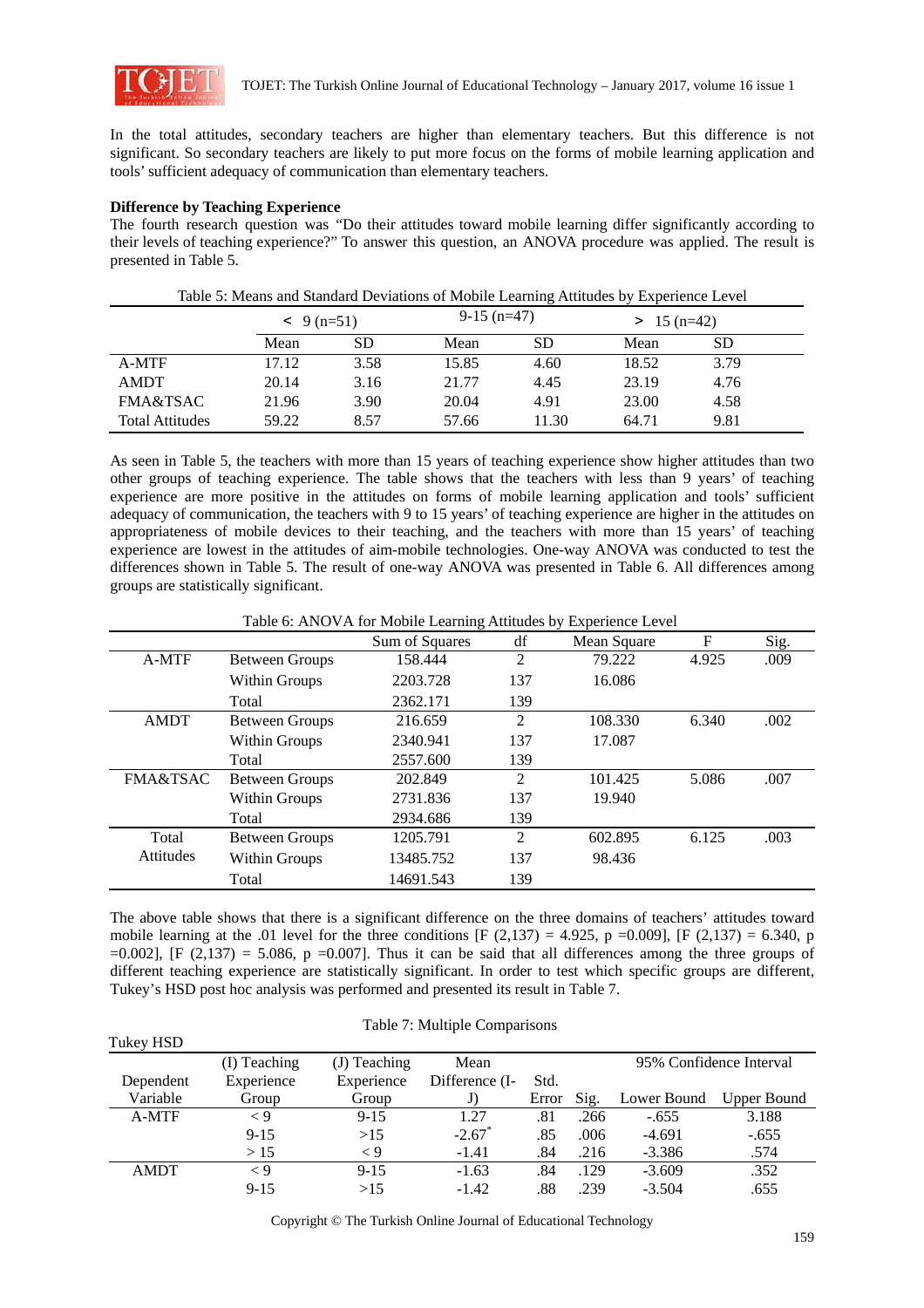

|             | >15      |          | $-3.05$ <sup>*</sup> | .86  | .002 | $-5.094$   | $-1.012$  |
|-------------|----------|----------|----------------------|------|------|------------|-----------|
| <b>FMA</b>  | < 9      | $9 - 15$ | 1.92                 | .90  | .089 | $-.221$    | 4.058     |
| &           | $9-15$   | >15      | $-2.96$ <sup>*</sup> | .95  | .006 | $-5.204$   | $-.711$   |
| <b>TSAC</b> | >15      | < 9      | 1.04                 | .93  | .505 | $-1.165$   | 3.244     |
| Total       | < 9      | $9 - 15$ | 1.56                 | 2.01 | .719 | $-3.1973$  | 6.3095    |
| Attitudes   | $9 - 15$ | >15      | $-7.05$ <sup>*</sup> | 2.11 | .003 | $-12.0464$ | $-2.0630$ |
|             | >15      | - 9      | $5.50^*$             | 2.07 | .024 | .6002      | 10.3970   |

Notes. The mean difference is significant at the 0.05 level.

The above Table 7 presents the results of multiple comparisons showing which group differs from other groups. As seen in the above table, there is a significant difference between the teachers with 9 to 15 years' teaching experience and the teachers with more than 15 years' of teaching experience  $(p < .01)$  in Aim-Mobile Technologies Fit (A-MTF) dimension. The mean difference is 2.67. Thus it can be said that the group of teaching experience with more than 15 years shows more positive attitudes toward aim-mobile technologies fit dimension than the group of teaching experience with 9 to 15 years. In Appropriateness of Mobile Devices to Teaching (AMDT) dimension, there is a significant difference between the group of teaching experience with less than 9 years and the group of teaching experience with more than 15 years ( $p < .01$ ). The mean difference is 3.05. Thus it can be said that the group of teaching experience with more than 15 years shows higher attitudes toward Appropriateness of Mobile Devices to Teaching (AMDT) dimension than the group of teaching experience with less than 9 years. In the Forms of Mobile Learning Application and Tools' Sufficient Adequacy of Communication (FMA  $&$  TSAC) dimension, there is a significant difference between the group of teaching experience with 9 to 15 years and the group of teaching experience with more than 15 years ( $p < .01$ ). The mean difference is 2.96. Thus it can be said that the group of teaching experience with more than 15 years shows more positive attitudes toward Forms of Mobile Learning Application and Tools' Sufficient Adequacy of Communication (FMA & TSAC) dimension than the group of teaching experience of 9 to 15 years. As per the total attitudes, there is a significant difference between the group with teaching experience of less than 9 years and the group of teaching experience with more than 15 years ( $p < 0.05$ ). There is also another significant difference between the group of teaching experience with 9 to 15 years and the group of teaching experience with more than 15 years. The mean difference is 5.50 for the former groups and 7.05 for the latter groups. Thus it can be said that the group of teaching experience with more than 15 years shows higher attitudes toward mobile learning than the groups of the less experienced.

### **Difference by Subject Matter**

The fifth research question was identified as "Do their attitudes toward mobile learning differ significantly according to their school levels?" To answer this question, an ANOVA procedure was applied. The result was presented in Table 8.

|                        |       | Language $(n=32)$ |       | Science $(n=42)$ |       | All $(n=42)$ |  |  |  |
|------------------------|-------|-------------------|-------|------------------|-------|--------------|--|--|--|
|                        | Mean  | SD                | Mean  | SD               | Mean  | <b>SD</b>    |  |  |  |
| A-MTF                  | 17.28 | 4.14              | 16.69 | 3.89             | 17.33 | 4.17         |  |  |  |
| <b>AMDT</b>            | 21.41 | 4.57              | 20.55 | 3.39             | 22.29 | 4.95         |  |  |  |
| FMA&TSAC               | 22.75 | 5.18              | 21.74 | 3.66             | 19.86 | 4.86         |  |  |  |
| <b>Total Attitudes</b> | 61.44 | 11.03             | 58.98 | 8.56             | 59.48 | 11.41        |  |  |  |

Table 8: Means and Standard Deviations of Mobile Learning Attitudes by Subject Matter

In Table 8 language, science teachers and teachers teaching all subjects have less positive attitudes toward Aim-Mobile Technologies Fit (A-MTF) dimension compared with the other two dimensions. As to appropriateness of mobile devices to their teaching, teachers teaching all subjects, mostly elementary teachers, show the most positive attitudes while science teachers show least positive attitudes. As to forms of mobile learning application and tools' sufficient adequacy of communication, language teachers are in the highest attitudes while all subject teachers are in the lowest attitudes. A one-way ANOVA was conducted to test the differences shown in Table 8. As a result, Table 9 was presented. There exists a significant difference in the Forms of Mobile Learning Application and Tools' Sufficient Adequacy of Communication (FMA & TSAC) dimension among groups.

### Table 9: ANOVA for Mobile Learning Attitudes by Subject Matter

|       |                | Sum of Squares | df | Mean Square | Sig  |
|-------|----------------|----------------|----|-------------|------|
| A MTF | Between Groups | 10.360         | -  | 5.180       | .731 |
|       | Within Groups  | 1866.778       |    | 16.520      |      |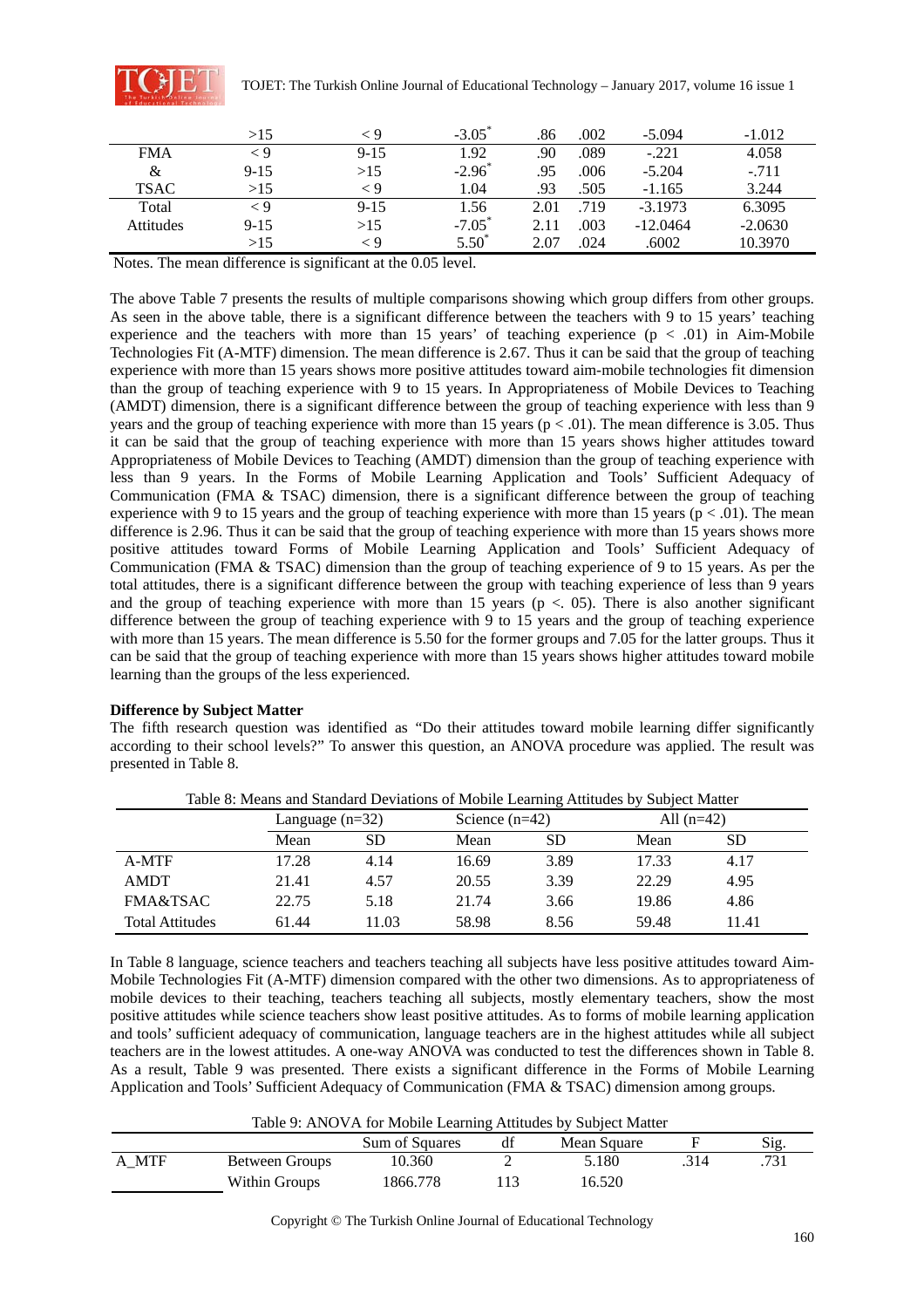

Tukey HSD

|                        | Total                 | 1877.138  | 115 |         |       |      |
|------------------------|-----------------------|-----------|-----|---------|-------|------|
| <b>AMDT</b>            | <b>Between Groups</b> | 63.443    | 2   | 31.721  | 1.689 | .189 |
|                        | Within Groups         | 2122.695  | 113 | 18.785  |       |      |
|                        | Total                 | 2186.138  | 115 |         |       |      |
| <b>FMA&amp;TSAC</b>    | <b>Between Groups</b> | 162.626   | 2   | 81.313  | 3.908 | .023 |
|                        | Within Groups         | 2351.262  | 113 | 20.808  |       |      |
|                        | Total                 | 2513.888  | 115 |         |       |      |
| <b>Total Attitudes</b> | <b>Between Groups</b> | 118.561   | 2   | 59.280  | .553  | .577 |
|                        | Within Groups         | 12107.327 | 113 | 107.144 |       |      |
|                        | Total                 | 12225.888 | 115 |         |       |      |

The above table shows there does not exist a significant difference on the A-MTF (Aim-Mobile Technologies Fit) as well as on AMDT (Appropriateness of Mobile Devices to Teaching) dimensions of teachers' mobile learning attitudes. However, there exists a significant difference on the Forms of Mobile Learning Application and Tools' Sufficient Adequacy of Communication (FMA & TSAC) dimension of teachers' mobile learning attitudes at the  $p < .05$  level among three groups [F (2,113) = 3.908, p =0.023]. Thus it can be said that the three groups are different on the FMA&TSAC dimension of teachers' attitudes toward mobile learning. In order to test which specific groups are different, Tukey's HSD post hoc analysis was performed as in Table 10.

| TUNCY IND |             |             |                  |       |                         |             |             |
|-----------|-------------|-------------|------------------|-------|-------------------------|-------------|-------------|
| Dependent |             | Mean        | Std.             |       | 95% Confidence Interval |             |             |
| Variable  | (I) Subiect | (J) Subject | Difference (I-J) | Error | Sig.                    | Lower Bound | Upper Bound |
| FMA&TSAC  | Language    | Science     | .01              | l.07  | .613                    | $-1.530$    | 3.554       |
|           | Science     | All         | l.88             | L.OO  | .146                    | -.483       | 4.245       |
|           | All         | Language    | $-2.89*$         | .07   | .021                    | $-5.435$    | $-.351$     |

Notes. The mean difference is significant at the 0.05 level.

The above Table 10 presents the result of multiple comparisons showing which group differed from other group. We can see from the above table that in FMA&TSAC domain there is a significant difference between Language teachers and All subjects' teachers( $p$ <.05). The mean difference is 2.89. Thus it can be said that language teachers have higher attitudes toward FMA&TSAC domain than all subjects' teachers.

### **DISCUSSION AND CONCLUSION**

Korean teachers' attitudes toward mobile learning are at as low level as in Turkey. Their attitudes are below the median in all three dimensions. However, among three dimensions, the Forms of Mobile Learning Application and Tools' Sufficient Adequacy of Communication (FMA & TSAC) dimension shows the highest, while Aim-Mobile Technologies Fit (A-MTF) dimension is the lowest. That means teachers are more likely to admit that communication between teachers and students as well as among students are facilitated by means of mobile learning tools. They think that a mobile learning system increases the quality of teaching. Female teachers show more positive attitudes than male teachers in all three dimensions. Especially, female teachers approve the Forms of Mobile Learning Application and Tools' Sufficient Adequacy of Communication than male teachers. Even though female teachers' attitudes are higher than male teachers in Korea. This is not the case of Turkey. Turkish teachers' attitudes were not different depending on their gender (Serin, 2012).

Secondary school teachers' attitudes on the Forms of Mobile Learning Application and Tools' Sufficient Adequacy of Communication (FMA & TSAC) dimension are significantly higher than elementary school teachers. In the overall attitudes, secondary teachers are higher than elementary teachers. This implies that secondary teachers are more positive about the effectiveness of mobile learning applications for communication. They have more positive attitude that mobile learning is needed in teaching and learning than elementary school teachers. But this difference is not significant. So secondary school teachers are likely to put more focus on the forms of mobile learning application and tools' sufficient adequacy of communication than elementary school teachers. There were no studies from the others' countries available on the differences between mobile learning attitudes of elementary and secondary school teachers. But they did some research which concentrated on student teachers. Generally, the student teachers showed a high and positive willingness on the game based learning and integrating mobile games in their future profession. However, there are still some barriers make them feel less confident in managing their class with the use of mobile tools so that they are less confident in using them (Güleroğlu, 2015).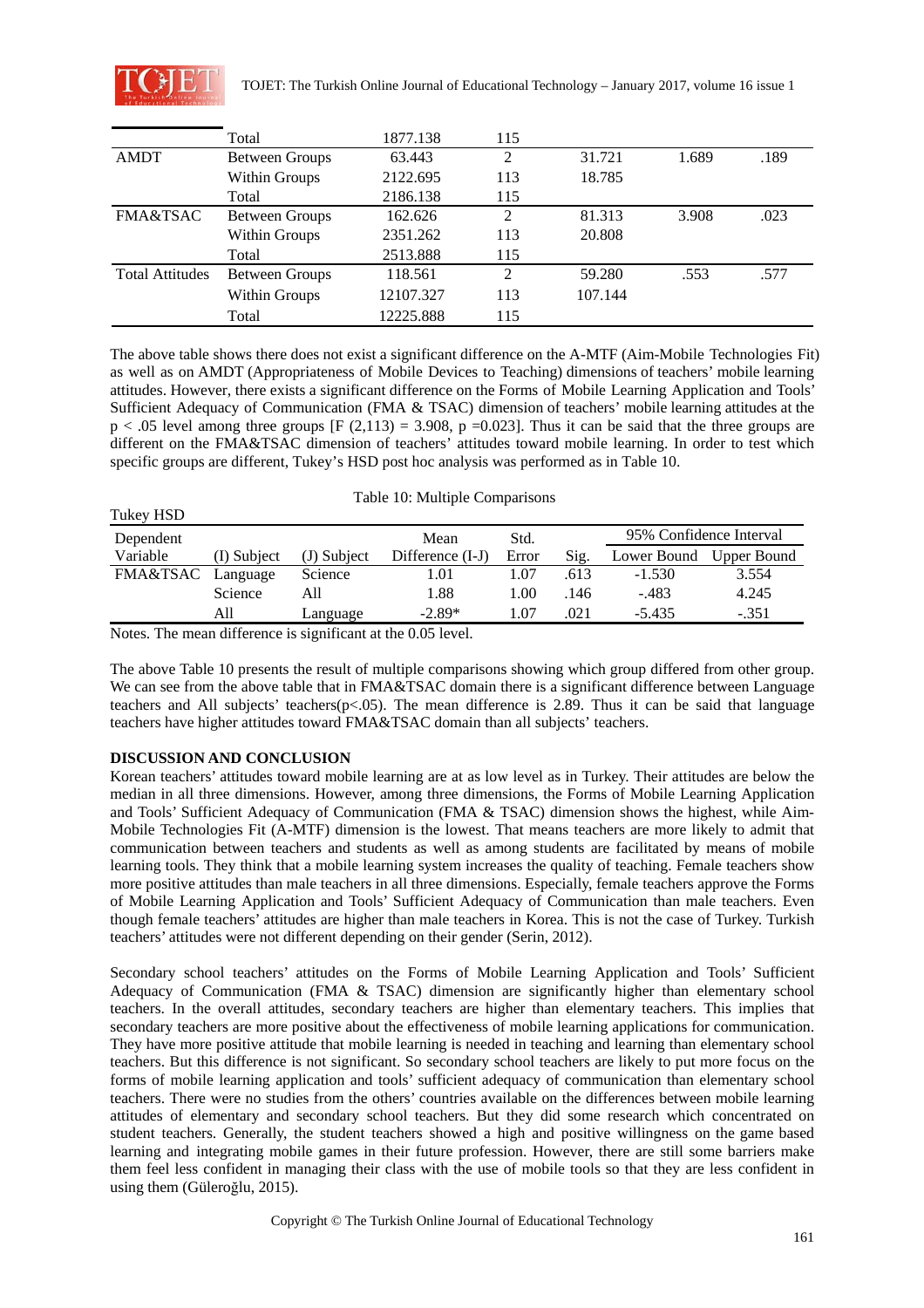

The teachers with more than 15 years of teaching experience show higher acceptance than the two other groups of teaching experience. Differences among the three groups with different teaching experience are statistically significant. Teachers with more than 15 years' teaching experience show more positive attitudes toward Aim-Mobile Technologies Fit (A-MTF) dimension than the teachers with 9 to 15 years' teaching experience. Teachers with more than 15 years' teaching experience show more positive attitudes toward Appropriateness of Mobile Devices to Teaching (AMDT) dimension than teachers with less than 9 years' teaching experience. Teachers with more than 15 years' teaching experience show higher attitudes toward the Forms of Mobile Learning Application and Tools' Sufficient Adequacy of Communication (FMA & TSAC) dimension than those with 9 to 15 years' teaching experience. Thus it can be said that teachers with greater teaching experience approve using mobile learning than the less experienced. On the contrary, American teachers' mobile learning attitudes are different from Korean teachers' from the perspectives of teaching experience. In the study of O'Bannon & Thomas (2014), there were no significant differences for the teachers who were less than 32 years old and the ones who were between 33 and 49 years old. However, the group of teachers who are over 50 years old feel difficulties and are less likely to utilize mobile devices in their class.

There is not a significant difference on the Aim-Mobile Technologies Fit (A-MTF) dimension and the Appropriateness of Mobile Devices to Teaching (AMDT) dimension of teachers' mobile learning attitudes according to the subjects they are teaching. However, there was a significant difference on the Forms of Mobile Learning Application and Tools' Sufficient Adequacy of Communication (FMA & TSAC) dimension of teachers' mobile learning attitudes among teachers' group based on their teaching experience. That is, language teachers show higher attitudes toward FMA&TSAC dimension than all subjects teaching teachers. In a study performed in Turkey, teachers' attitudes were not different depending on their department which can be interpreted as their major subjects (Serin, 2012).

Mobile learning is a relatively new field in research and exploration by many researchers around the world. It offers a way of learning new techniques to improve the mastery of knowledge in society (Nawi, Hamzah & Abdul Rahim, 2015), especially for teachers and students. This is because teachers' attitudes toward mobile learning could be an initiating drive for this new medium to exert its power to enhance learning achievements of student in as well as outside of classrooms. The next step for the research in this field would be how teachers' attitudes forces mobile devices' use in classroom and how they will improve teaching and learning in terms of students' achievements.

### **REFERENCES**

- Ally, M. (2009). Foundations of Educational Theory for Online Learning. Chapter 1. In Anderson, T. & Elloumi, F. (2004) eds. *Theory and Practice of Online Learning*. Athabasca University (e-book). Retrieved from http://cde.athabascau.ca/online\_book/
- Ally, M. & Stauffer, K. (2008, March). Enhancing mobile learning delivery through exploration of the learner experience. Paper presented at the *5th International Conference on Wireless, Mobile and Ubiquitous Technologies in Education*. Beijing, China.
- Bal, Y., & Arıcı, N. (2011). Mobil ögrenme materyali hazırlama süreci. *Bilişim Teknolojileri Dergisi*, 4(1), 7-12.
- Domingo, M. G., & Garganté, A. B. (2016). Exploring the use of educational technology in primary education: Teachers' perception of mobile technology learning impacts and applications' use in the classroom. *Computers in Human Behavior,* 56, 21-28.
- Edirisingha, P., Rizzi, C., Nie, M., & Rothwell, L. (2007). Podcasting to provide teaching and learning support for an undergraduate module on English language and communication. *Turkish Online Journal of Distance Education-TOJDE*, 8(3), 87-107.
- Gikas, J., & Grant, M. M. (2013). Mobile computing devices in higher education: student perspectives on learning with cellphones smartphones & social media. *The Internet and Higher Education.* 19(1), 18-26.
- Goad, K. D. (2012). *The perception of teachers toward the use of mobile technology as a tool to engage students in learning*. (Unpublished Doctoral Dissertation). Indiana State University, USA.
- Güleroğlu, M. (2015). *Pre-service teachers' beliefs, experiences and perceptions on mobile games* (Master's thesis). Middle East Technical University, Turkey.
- Hur, J. W., & Bannon, S. (2013). Pre-service teachers' perception and intention to use mobile device for teaching. In World conference on educational multimedia, hypermedia and telecommunications, Victoria, Canada, 2013(1), 223–227.
- Hur, J.W., Wang, Y., Kale, U., & Cullen, T. (2015). An exploration of pre-service teachers' intention to use mobile devices for teaching. *International Journal of Mobile and Blended Learning*, 7(3), 1-18.
- Jahanshahi, A. A., Mirzaie, A., & Asadollahi, A. (2012). Mobile commerce beyond electronic commerce: Issue